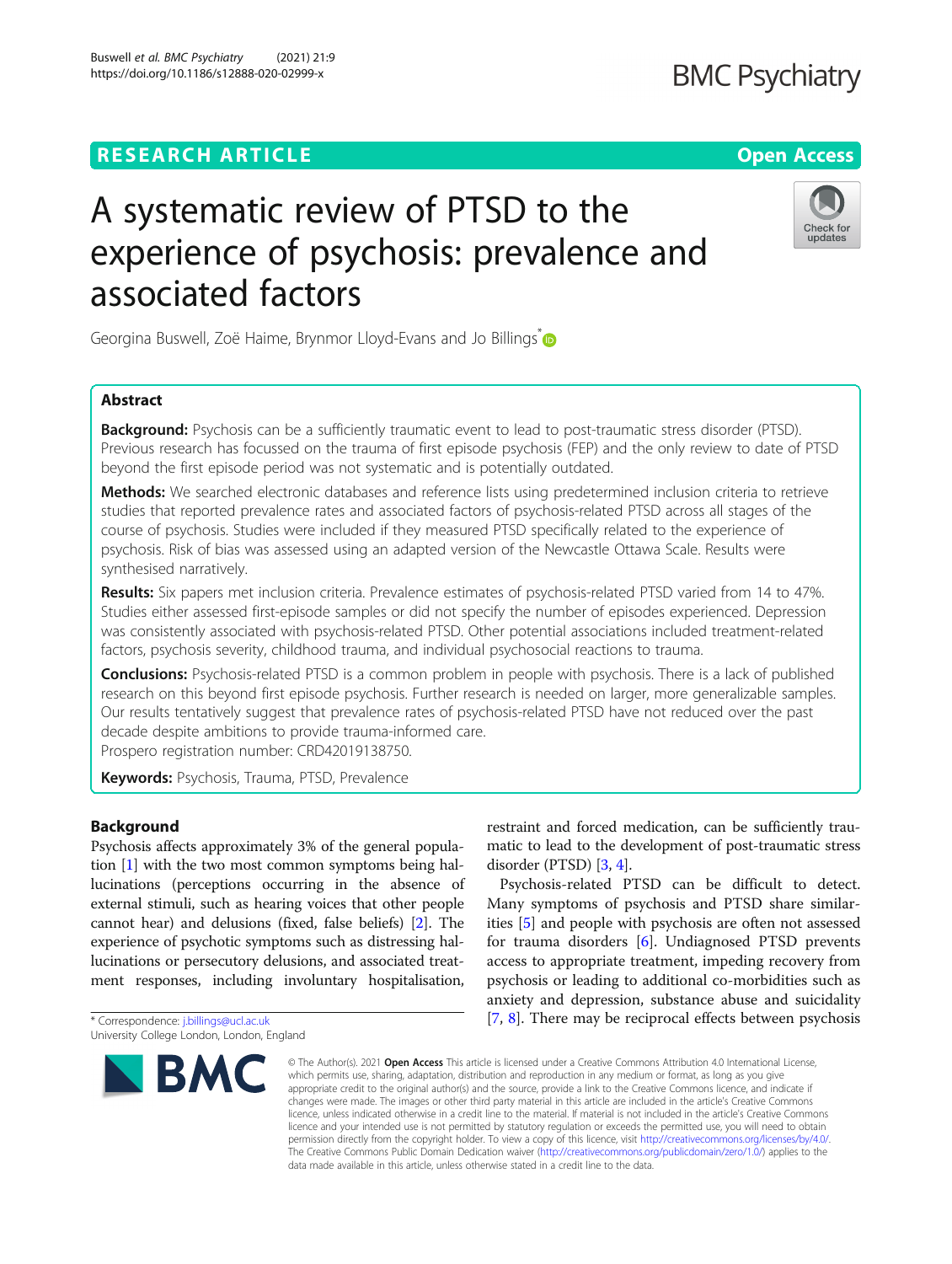and PTSD due to an overlap in symptoms; untreated PTSD can potentially exacerbate positive symptoms of psychosis. Research has suggested that those with comorbid PTSD and psychosis have more severe positive symptoms, independent of other factors [\[9](#page-12-0)].

The first episode of psychosis has been described as particularly traumatic due to its novelty [[10](#page-12-0)]. However, PTSD from psychosis might be more prevalent amongst those who have had multiple episodes, if they were sensitised by their earlier episodes (in line with trauma sensitization theory  $[11]$  $[11]$ ,). Those who have experienced multiple episodes of psychosis, and therefore potentially more traumatic experiences, might be at increased risk of developing PTSD compared to those who have experienced one episode.

Research into risk factors for PTSD generally have found PTSD to be most prevalent amongst those who have previous trauma histories, who experienced intense emotional reactions and dissociation during the trauma, and who lacked social support afterwards [[12](#page-12-0), [13\]](#page-12-0). To date, little research has explored whether risk factors are similar when the traumatic event is psychosis.

So far, research into psychosis-related PTSD has been synthesised in two reviews  $[14, 15]$  $[14, 15]$  $[14, 15]$  $[14, 15]$ . Berry et al.  $(2013)$   $[14]$  $[14]$  $[14]$ reviewed 24 studies published up until 2011 and reported prevalence rates of psychosis-related PTSD varying from 11 to 67%. Some evidence suggested the following factors were associated with the development of psychosis-related PTSD: trauma history, psychosis severity, affective symptoms (e.g. depression), particular treatment experiences and psychological variables such as appraisals and coping style. However, evidence for these factors was generally weak and inconsistent between studies.

In their implications for future research, Berry et al. (2013) [\[14\]](#page-12-0) highlighted that studies using sensitive measures of trauma were required, to support the investigation of associations between past traumas and psychosisrelated trauma. They argued that it was important for future research to separate out symptom-related and treatment-related PTSD as these are conceptually different. They also recognised that psychological processes, such as contextual integration, should be investigated as these form part of models of PTSD. Regarding clinical implications of their review, Berry et al. (2013) [\[14](#page-12-0)] suggested that rates of psychosis-related PTSD may be reduced by improving hospitalisation experiences: noting the much lower rates of psychosis-related PTSD in an inpatient unit that adopted a person-centred, therapeutic model. However, the results of this review need to be interpreted with caution as their review methodology was not systematic, therefore they may have missed important research which presented alternative perspectives.

Following the Berry et al. (2013) [\[14](#page-12-0)] review there has been an increasing interest in the provision of traumainformed care (TIC) across mental health settings [\[16](#page-12-0)]. TIC involves the recognition of trauma histories and the impact these have on patients, the prevention of potentially traumatic care practices, the provision of care environments that feel safe, both physically and psychologically, and clinicians working collaboratively with patients, empowering and respecting them. Patients should also have access to trauma treatment where appropriate [\[17](#page-12-0)]. Well delivered TIC may in future lead to reductions of rates of PTSD (particularly those related to treatment experiences) which should be reflected in research studies, although could conversely lead to an increase in reported rates in clinical practice due to improvements in case identification. Staff training programmes in providing TIC are still being developed and evaluated [[18](#page-12-0), [19\]](#page-12-0) and it is likely that evaluations of their efficacy will be complex to measure. Reductions in funding of mental health services over the past decade could present challenges to the advancement of TIC and it is not clear if TIC is being delivered in services. However, due to the increasing recognition of trauma in both research and clinical settings it is possible there has been an acceleration in trauma research since Berry et al. (2013) [[14](#page-12-0)] conducted their final search in 2011. An update of the review by Berry et al. (2013) [\[14\]](#page-12-0) is therefore needed.

The more recent review by Rodrigues and Anderson (2017) [[15\]](#page-12-0) systematically searched for papers that reported prevalence rates and associated factors in firstepisode psychosis (FEP) samples only. Of their 13 included studies, 8 reported rates of clinically relevant PTSD symptoms, with a pooled prevalence of 42%. Four of the 13 included studies reported rates of participants meeting PTSD diagnostic criteria; the pooled prevalence of PTSD diagnosis was 30%. Anxiety and depression were identified as potential risk factors but again the evidence for this was generally weak. The reported prevalence rates from both previous reviews vary widely (11–67%); arguments for such variation have focussed on methodological inconsistencies in assessing psychosis-related PTSD such as measurement tools used and definitions of psychosis-related PTSD [[20](#page-12-0)].

### Aim

The aim of this systematic review was to review the literature on prevalence rates and associated factors of psychosis-related PTSD in people who have experienced one or more episode of psychosis. We reviewed literature from 2011 in order to update the earlier review by Berry et al. (2013) [[14\]](#page-12-0) and consider the extent and drivers of psychosis-related PTSD in a modern healthcare context. The current review adopted a systematic methodology similar to that used by Rodrigues and Anderson (2017) [\[15\]](#page-12-0) but was not limited to first-episode psychosis.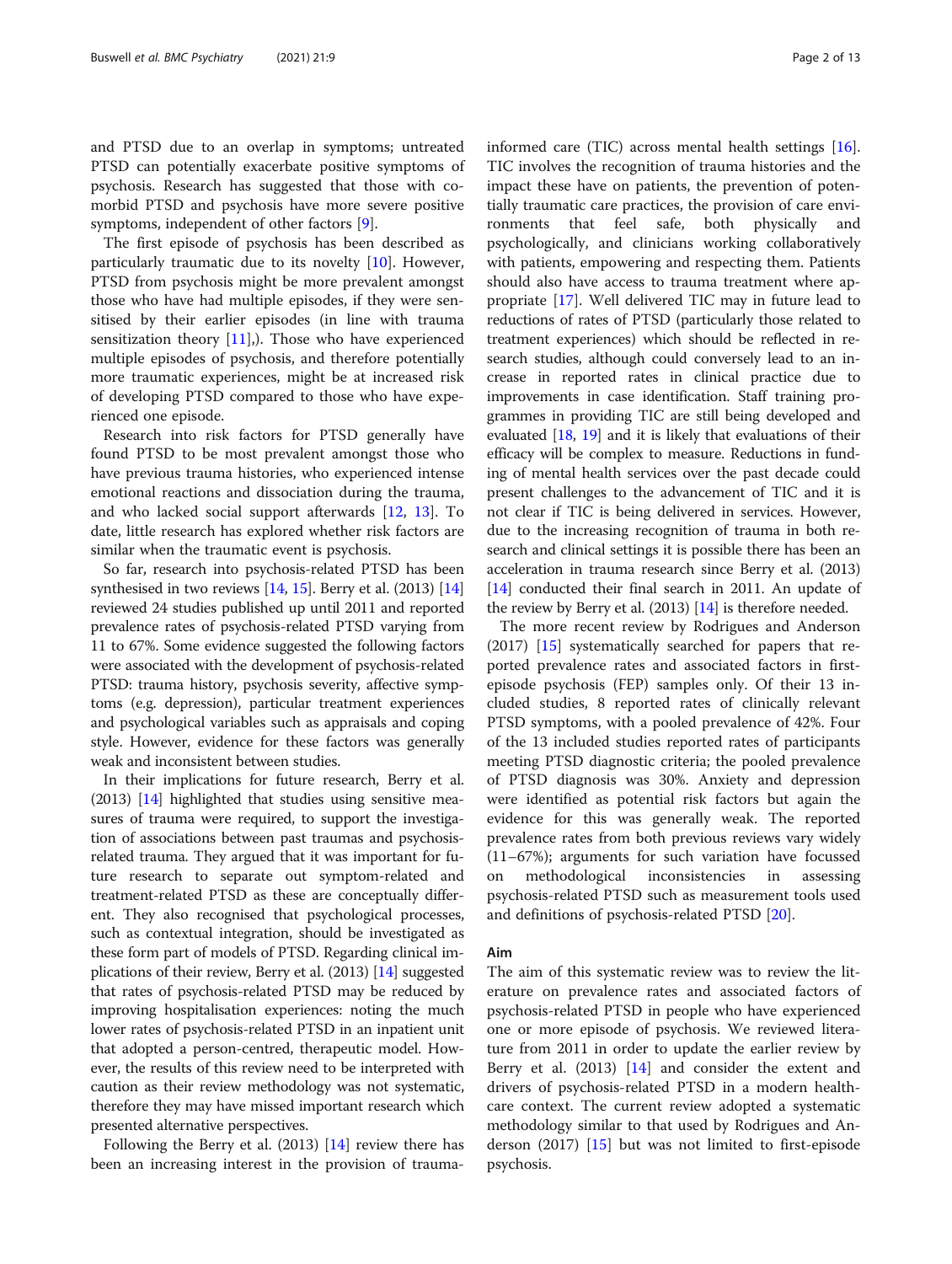Our review questions were:

- 1 What is the prevalence of psychosis-related PTSD in people with psychosis (who have experienced any number of episodes)?
- 2 What factors are associated with the development of psychosis-related PTSD?
- 3 Do the prevalence rates and/or associated factors differ between first-episode samples and people who have experienced multiple episodes?

# Method

We registered our protocol on PROSPERO on 24th June 2019 (registration number CRD42019138750). We followed PRISMA (Preferred Reporting Items for Systematic Reviews and Meta-Analyses) guidelines for reporting systematic reviews.

#### Inclusion criteria

Studies satisfying the following criteria were included in this systematic review: (1) participants had experienced at least one episode of any type of psychosis; (2) estimated the prevalence and associates of psychosis-related trauma symptoms or PTSD diagnosis; (3) were published into journal articles. All types of study design were included. Studies that reported prevalence of PTSD not specific to psychosis were excluded, as were grey literature including doctoral theses and conference abstracts.

#### Definition of key terms and concepts

We included studies with any definition of PTSD as long as it was related to the experience of psychosis (e.g. psychosis-related PTSD, post-psychosis PTSD). We included participants who met clinical diagnoses of PTSD (not restricted by diagnostic classification) and/or who scored above clinically relevant cut-offs on validated measures of PTSD. We included studies that had participants with all types of psychosis as diagnosed according to either the DSM-IV, DSM-V or ICD-10 classifications.

#### Search strategy

The electronic search was conducted on the databases MEDLINE-Ovid, EMBASE-Ovid, PsycINFO-Ovid, Web of Science and the Published International Literature on Traumatic Stress (PILOTS). The search strategy for MEDLINE was adapted from previous reviews [\[14](#page-12-0), [15](#page-12-0)], further refined following consultation with a medical librarian, then adapted accordingly for the other databases. Search terms were related to the concepts of 'psychosis' and 'trauma'. The search was restricted to English-language journal articles published 2011 onwards, after the final search of a previous review [\[14](#page-12-0)]. See Additional file [1](#page-11-0) for search strategy.

We used forward and backward citation searching and manual searching of the reference lists of key papers using Google Scholar. Where our search returned conference abstracts and doctoral theses, we contacted authors to see whether the research had subsequently been published as journal articles. A librarian was contacted to request an English translation of a non-English paper that was retrieved.

#### Study selection

Two reviewers (GB and ZH) independently screened 10% of the retrieved titles and abstracts against the inclusion criteria. The reviewers discussed their chosen papers for inclusion and GB then screened the remaining titles and abstracts for further eligible papers. Both reviewers independently screened 100% of full texts that were identified as potentially eligible. GB and ZH shared their results and resolved discrepancies through discussion and consultation with reviewers JB and BLE.

# Data extraction

A data extraction tool was adapted from one used by Rodrigues and Anderson (2017) [[15](#page-12-0)] and included characteristics of the studies and the main findings. GB and ZH extracted data independently to ensure accuracy and reliability of extraction. A third extraction table was created to record the related factors that each study had assessed.

#### Study quality

The quality of studies was evaluated using an adapted version of the Newcastle-Ottawa Scale (NOS) [\[21](#page-12-0)], which was utilised in a similar review. The NOS assesses study quality based on sample selection, comparability between groups and outcome assessment [[15\]](#page-12-0). GB and ZH independently developed adapted versions then agreed on the final version; items relating to follow-up were removed as they were not applicable to the included studies. Higher scores indicated greater quality. Studies were judged as low, medium or high quality if their score was between 1 and 4, 5–8, and 9–12 respectively. The highest score for representativeness could be awarded if the sample was large and included people with psychosis from different settings (e.g. site or service type) and the lowest if there was no description of setting. Studies were judged to have a higher score if their participants had a clinical diagnosis of the exposure (psychosis) and the assessment of outcome (PTSD related to psychosis) was through either a clinical interview or relevant self-report measure. Studies were judged as higher quality if they described individuals who declined participation. Whilst confounders are not relevant to the assessment of prevalence, we were also interested in factors that might be associated with psychosis-related PTSD, for which confounding does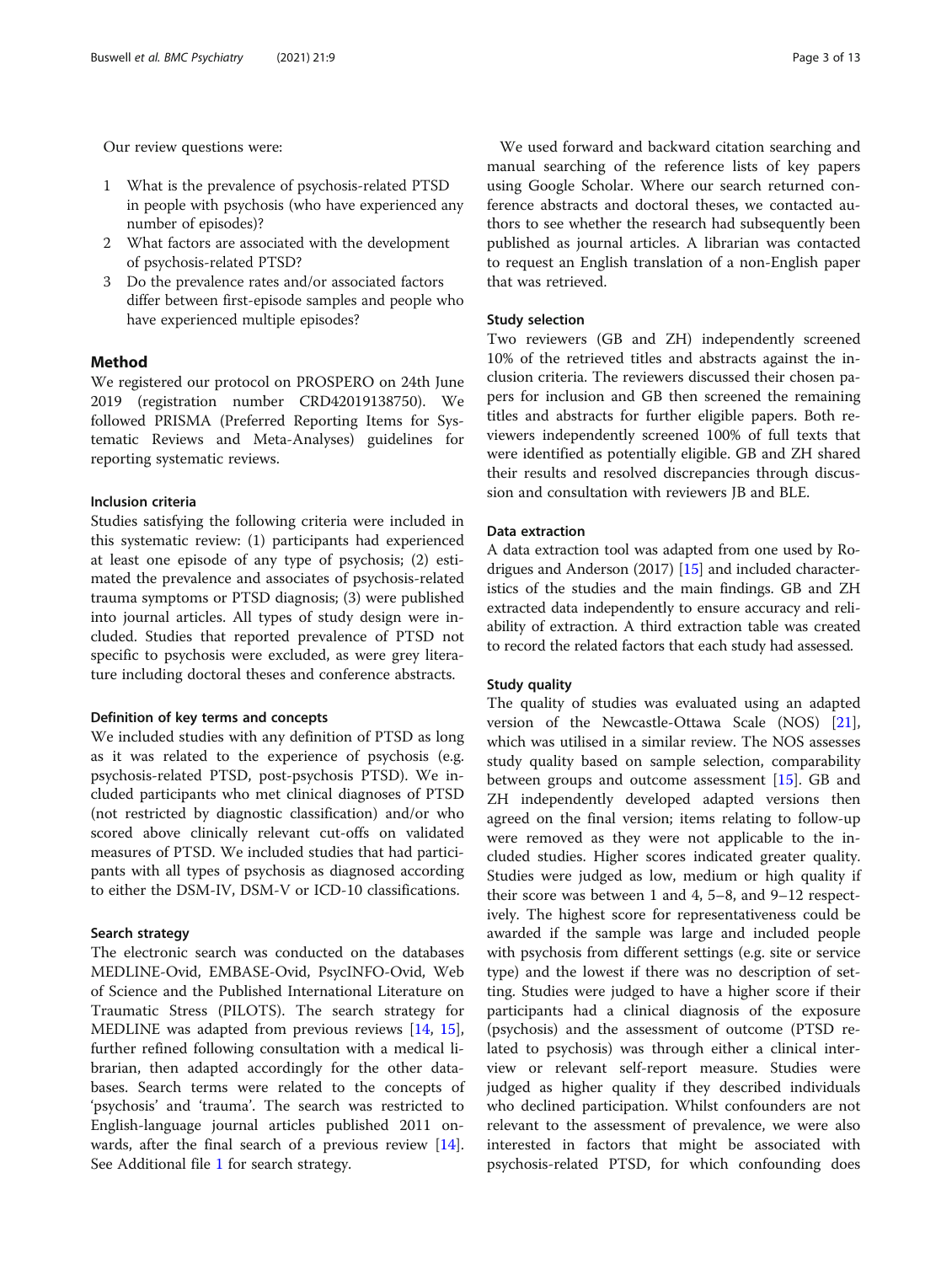need to be considered. Therefore, studies were judged as higher quality if they adjusted for confounders. Plausible confounders were co-morbid psychopathology and PTSD not related to psychosis. The quality assessment was completed independently by GB and ZH and any discrepancies were resolved by discussion. Quality assessment was not used as a tool to exclude any studies from analysis but instead to aid a critical review of the evidence.

#### Synthesis of results

We planned a priori to meta-analyse where outcomes and populations from more than three studies were sufficiently homogeneous. However, of the four studies that used the same outcome measure (the Impact of Events Scale Revised; IES-R) [[30](#page-12-0)], the samples were small in size, had large confidence intervals and were from markedly different settings (patients on secure wards, compared to outpatients in early psychosis services in the other studies). Expert advice was sought from a statistician who supported our decision not to combine these studies in a meta-analysis due to heterogeneity.

A narrative approach informed by the guidance by Popay et al. (2006) [\[22](#page-12-0)] was used to synthesise the study findings in four stages: (1) developing a theory, (2) developing a preliminary synthesis, (3) exploring relationships within and between studies, and (4) assessing the robustness of the synthesis.

#### Stage 1: development of theory

This stage was performed early in the review process and helped to determine the current theories surrounding psychosis-related PTSD, identifying where further investigation was needed, and thus shaping the review question. Prominent theories included those of sensitisation and re-traumatisation which informed the review focus on prevalence rates in samples of people with first or multiple episodes of psychosis.

Psychological and cognitive theories described how the processing of trauma can be influenced by various individual and social factors. With psychosis-related PTSD there are two potentially different traumatic exposures: psychosis symptoms and treatment experiences. This guided our focus on associated factors as a way of exploring potential mechanisms underlying psychosisrelated PTSD.

#### Stage 2: development of the preliminary synthesis

This stage involved organising and describing the included studies to be able to search for patterns across studies. Data were extracted and presented in tables.

# Stage 3: exploring the relationships within and between studies

Stage three involved exploring relationships between studies on their key findings and methodological, clinical, and theoretical differences. To synthesise prevalence rates studies were grouped by PTSD outcome measure. The synthesis of related factors was separated into a) factors that were the primary focus of studies and the theoretical bases for these and b) secondary factors.

# Stage 4: evaluating the robustness of the synthesis

The methodological quality of included studies and of the review process was examined to assess the strength of the evidence provided by the review. Considerations were made of the generalisability of the results to the wider population.

# Results

# Study selection

Figure [1](#page-4-0) illustrates our search strategy results (see Fig. [1](#page-4-0)). After 10% of titles and abstracts had been screened independently by reviewers, assessments of eligibility were compared and there was a disagreement between reviewers of one paper (1/5) which was discussed and then rejected. Of the 20 full-texts subsequently screened the reviewers disagreed on two (2/20). One of these was resolved by discussion and the other after consultation with a third and fourth reviewer; both were rejected. Seven papers were assessed as eligible; however, one paper was excluded during data extraction as the PTSD prevalence included cases of PTSD from non-psychosisrelated events. This left six eligible papers remaining for inclusion.

# Study characteristics

We included six studies with a total of 332 participants. Sample sizes ranged from 34 [[23\]](#page-12-0) to 110 [\[24](#page-12-0)]. All studies  $(n = 6)$  used cross-sectional study designs. See Table [1](#page-4-0) for characteristics of included studies (Table [1\)](#page-4-0). Four studies were based in the UK [[23](#page-12-0), [24](#page-12-0), [27](#page-12-0), [28](#page-12-0)], one in Australia [[26](#page-12-0)], and one in Tunisia [\[25\]](#page-12-0). Half  $(n = 3)$  were in early intervention in psychosis (EIP) services [[23](#page-12-0), [26](#page-12-0), [28](#page-12-0)]. EIP services typically treat people who have experienced, or are experiencing, their first episode of psychosis. However, the length of time since onset was not reported in these studies, and the characteristics of the samples suggest they may vary considerably: in one study participants could have been recruited as soon as they were seen by early intervention services [\[26\]](#page-12-0) and therefore could be currently experiencing their first episode, whereas in another study the participants were all in remission from their first episode  $[28]$  $[28]$  $[28]$ . A third study  $[23]$  stated that people who had experienced more than one episode could be included and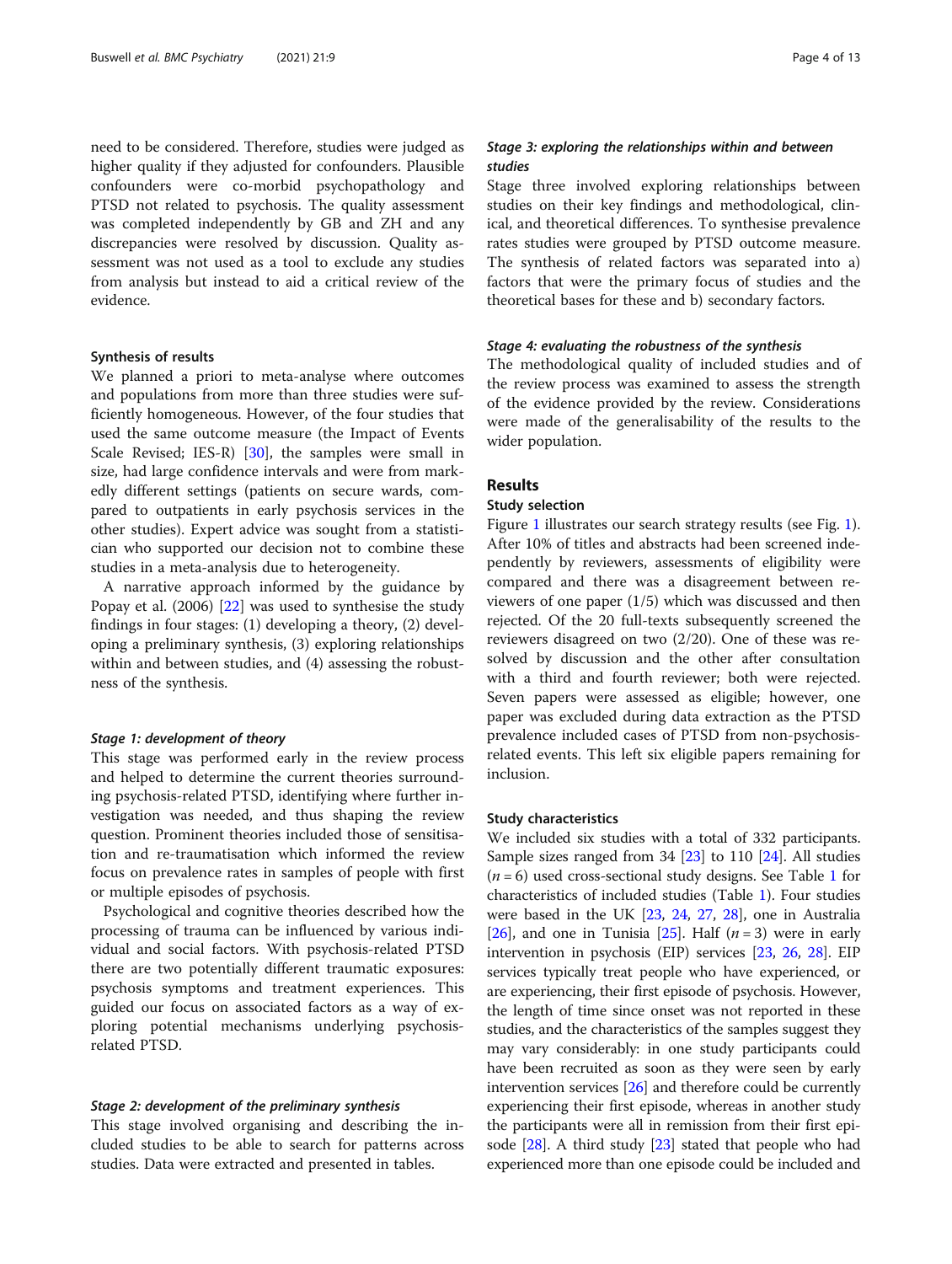<span id="page-4-0"></span>

therefore participants beyond first episode might have been grouped together with first episode participants.

One study was based in the outpatient department of a psychiatric hospital, where participants were within 2 years of admission for FEP but it was not clear how many episodes they had experienced or when the first episode

started [[25](#page-12-0)]. One was in secure wards with current inpatients [[27](#page-12-0)] where it was likely the participants were mixed in terms of numbers of episodes and length since onset. One study utilised a sample of outpatients participating in a clinical trial [[24](#page-12-0)], where all participants had co-morbid substance use disorder. Overall, the number of episodes

Table 1 Characteristics of included studies

| Study                                   | Study<br>location | Study<br>design | n    | Source of sample                                  | Mean<br>age (SD) | Male<br>(%)   | Diagnostic criteria<br>for psychosis | Stage of psychosis                                  |
|-----------------------------------------|-------------------|-----------------|------|---------------------------------------------------|------------------|---------------|--------------------------------------|-----------------------------------------------------|
| Abdelghaffar et<br>al. (2018) [25]      | Tunisia           | Cross-sectional | 52   | Outpatients of 1<br>psychiatric hospital          | 27.6(5.6)        | 51.9%         | Not specified                        | Within 2 years of<br>inpatient<br>admission for FEP |
| 2 Bendall et al.<br>$(2012)$ $[26]$     | Australia         | Cross-sectional | 36   | Outpatients of 1<br>early psychosis<br>service    | 21.42 (3.43)     | 61%           | DSM-IV-TR                            | Within 18 months of<br>first treatment for FFP      |
| <b>3</b> Berry et al.<br>$(2015)$ [27]  | UK                | Cross-sectional | 50   | Secure wards                                      | 37.66 (11.16)    | 80%           | ICD-10 (F20,<br>F22, F23, F25)       | Inpatients $1 >$ month                              |
| 4 Picken & Tarrier<br>$(2011)$ $[24]$   | UK                | Cross-sectional | 110  | Clinical trial for<br>CBT for SUD<br>in psychosis | 38 (10)          | 90%           | DSM-IV-TR                            | Not specified                                       |
| 5 Pietruch & Jobson<br>$(2012)$ $[23]$  | - UK              | Cross-sectional | - 34 | 1 El service                                      | 25.67 (6.04)     | 64.7%         | Not specified                        | Have experienced 1+<br>episode in last 3 years      |
| <b>6</b> Turner et al.<br>$(2013)$ [28] | UK                | Cross-sectional | -50  | 1 El service                                      | $24.5(-)$        | Not specified | ICD-10 (F20,<br>F22, F23, F25)       | FEP in remission                                    |

FEP First episode of psychosis, DSM-IV-TR Diagnostic Statistical Manual of Mental Disorders Fourth Edition, ICD-10 International Classification of Diseases 10th Edition, CBT Cognitive Behaviour Therapy, SUD Substance Use Disorder, EI Early intervention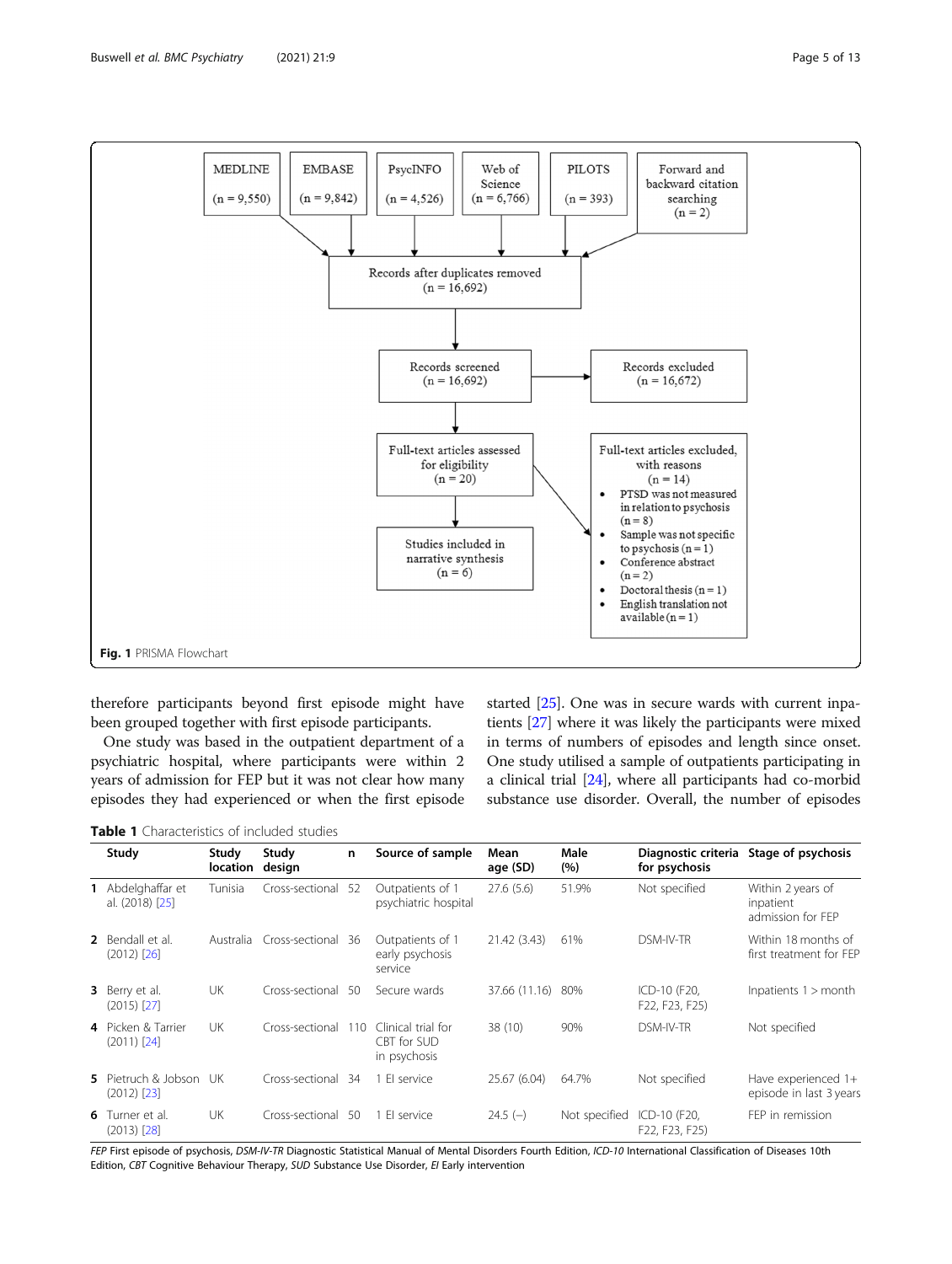experienced and the length of time since onset varied across samples and was often not made clear.

#### Quality assessment

After independently scoring the adapted NOS the reviewers agreed on 29/36 (86%) of items for all studies. Disagreements were resolved by returning to the papers and further discussion. See Table 2 for results of quality assessment (see Table 2).

Five out of six studies were judged as medium quality and one was low (Table 2). None were judged to be truly representative of people with psychosis due to the relatively small and restricted samples. One study did not clearly describe how participants were recruited or from what setting [[24\]](#page-12-0). Two studies utilised samples that were unlikely to be generalizable to the rest of the population (patients on secure wards, 25; patients with substance use disorders, 24). The ascertainment of exposure and outcome was generally good across studies. The studies were generally poor at describing characteristics of non-

participants. We expected plausible confounders to be co-morbid psychopathology and PTSD not related to psychosis, however no studies clearly described and adjusted for these; one mentioned adjusted analyses but did not report these results [\[28](#page-12-0)].

# Findings: prevalence

Table [3](#page-6-0) outlines key findings of prevalence rates (see Table [3\)](#page-6-0). Prevalence rates ranged from 14 to 47% for full PTSD. One study did not report an overall prevalence figure for PTSD and instead reported separate PTSD rates for individual psychosis and treatment-related experiences [\[24\]](#page-12-0).

There were variations in how the six papers conceptualised psychosis-related PTSD: studies differed in whether they separated or combined symptoms and treatments, isolated different symptoms or not, and if they reported 'partial PTSD' for sub-clinical levels as well as 'full PTSD'. These differences necessitate that caution is taken in grouping together the prevalence

Table 2 Quality assessment of included studies based on an adapted version of the Newcastle-Ottawa scale

|  | Quality domain                                                  | Quality criteria                              | Abdelghaffar Bendall et Berry et al. Picken &<br>et al. (2018)<br>$\sqrt{25}$ | al. (2012)<br>[26] | (2015)<br>$[27]$ | <b>Tarrier (2011)</b><br>$\left  \frac{24}{2} \right $ | Pietruch &<br>Jobson (2012)<br>[23] | <b>Turner</b> et<br>al. (2013)<br>[28] |
|--|-----------------------------------------------------------------|-----------------------------------------------|-------------------------------------------------------------------------------|--------------------|------------------|--------------------------------------------------------|-------------------------------------|----------------------------------------|
|  | 1. Representativeness of                                        | Truly representative (2)                      | 1                                                                             | $\mathbf{1}$       | $\mathbf{1}$     | $\Omega$                                               | $\mathbf{1}$                        | 1                                      |
|  | sample                                                          | Somewhat representative (1)                   |                                                                               |                    |                  |                                                        |                                     |                                        |
|  |                                                                 | No description of derivation of<br>sample (0) |                                                                               |                    |                  |                                                        |                                     |                                        |
|  | 2. Ascertainment of                                             | Patient notes (2)                             | 2                                                                             | 2                  | $\overline{2}$   | $2^a$                                                  | $\mathbf{0}$                        | $\overline{2}$                         |
|  | exposure                                                        | Clinical interview (2)                        |                                                                               |                    |                  |                                                        |                                     |                                        |
|  |                                                                 | Self-report (1)                               |                                                                               |                    |                  |                                                        |                                     |                                        |
|  |                                                                 | No description (0)                            |                                                                               |                    |                  |                                                        |                                     |                                        |
|  | 3. Same method of                                               | Yes $(2)$                                     | $\overline{2}$                                                                | $\overline{2}$     | $\overline{2}$   | $\overline{2}$                                         | $\circ$                             | $\overline{2}$                         |
|  | ascertainment for<br>entire sample                              | No(0)                                         |                                                                               |                    |                  |                                                        |                                     |                                        |
|  | 4. Non-participation rate                                       | High rate, described (2)                      | $\mathbf{0}$                                                                  | 2                  | $\mathbf{0}$     | 0                                                      | $\circ$                             | 0                                      |
|  |                                                                 | Low rate, described (2)                       |                                                                               |                    |                  |                                                        |                                     |                                        |
|  |                                                                 | All participants asked<br>took part (2)       |                                                                               |                    |                  |                                                        |                                     |                                        |
|  |                                                                 | Non-participants not described (0)            |                                                                               |                    |                  |                                                        |                                     |                                        |
|  | 5. Assessment of                                                | Questionnaire (2)                             | $\overline{2}$                                                                | 2                  | 2                | $\overline{2}$                                         | $\overline{2}$                      | $\overline{2}$                         |
|  | outcome                                                         | Clinical interview (2)                        |                                                                               |                    |                  |                                                        |                                     |                                        |
|  |                                                                 | Self-report or patient notes (1)              |                                                                               |                    |                  |                                                        |                                     |                                        |
|  |                                                                 | No description (0)                            |                                                                               |                    |                  |                                                        |                                     |                                        |
|  | 6. Confounders<br>Confounders described and<br>adjusted for (2) |                                               | $\mathbf{1}$                                                                  | $\mathbf{1}$       | $\circ$          | 1                                                      | $\mathbf{1}$                        | 0                                      |
|  |                                                                 | Confounders described (1)                     |                                                                               |                    |                  |                                                        |                                     |                                        |
|  |                                                                 | No description (0)                            |                                                                               |                    |                  |                                                        |                                     |                                        |
|  | <b>TOTAL</b>                                                    |                                               | 7<br>Medium                                                                   | 8<br>Medium        | 6<br>Medium      | 6<br>Medium                                            | 4<br>l ow                           | 6<br>Medium                            |

Higher scores reflect superior quality. Scores  $1-4 =$  low,  $5-8 =$  medium,  $9-12 =$  high

<sup>a</sup>A researcher conducted the clinical interview, not a clinician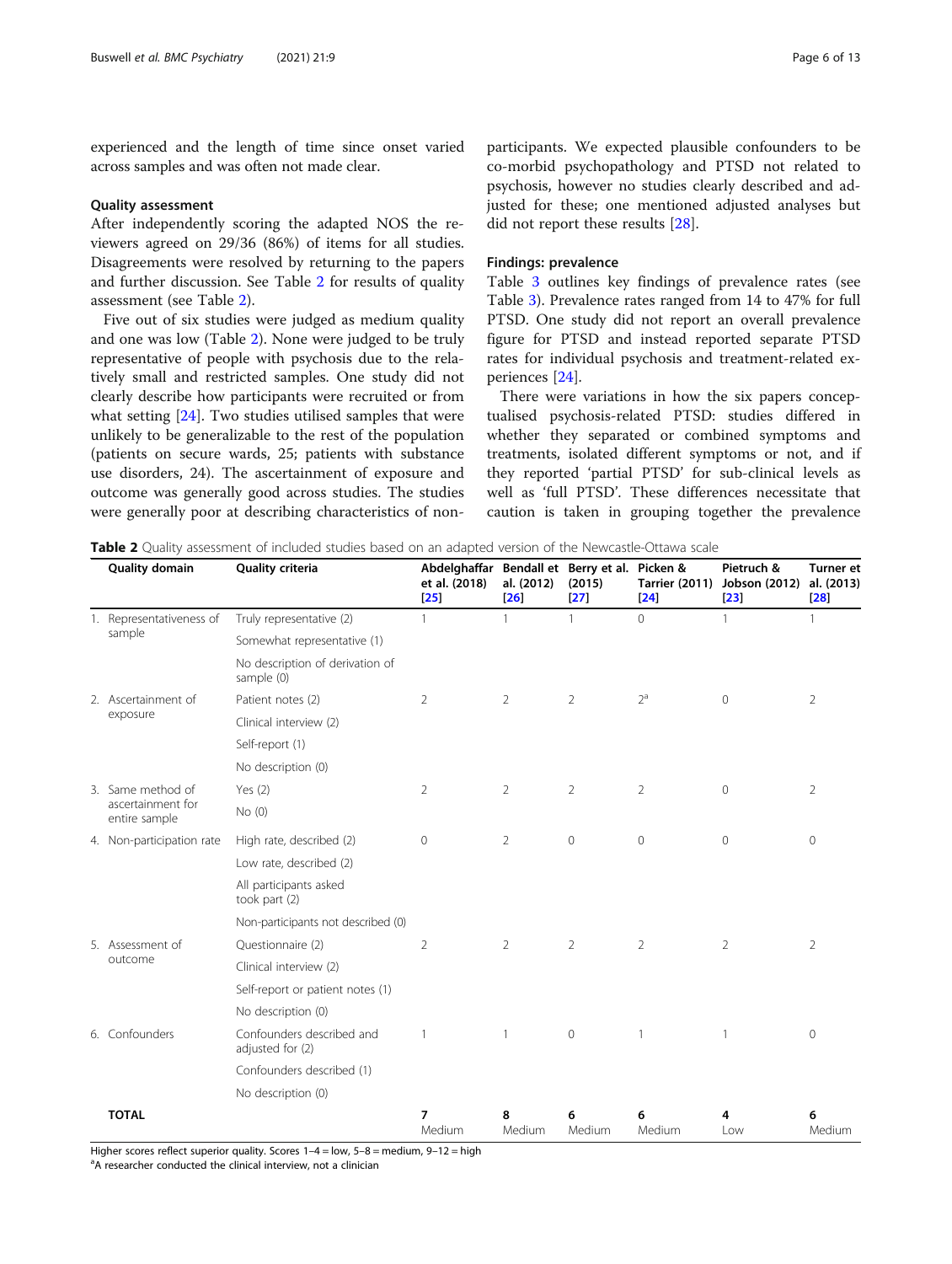|   | Study                           | Trauma<br>measure<br>used | Criteria for<br>psychosis-related<br><b>PTSD</b>     | <b>Treatment</b><br>& symptoms<br>separated? | Key findings of prevalence  |                                         |                                                           |  |
|---|---------------------------------|---------------------------|------------------------------------------------------|----------------------------------------------|-----------------------------|-----------------------------------------|-----------------------------------------------------------|--|
|   |                                 |                           |                                                      |                                              | Full PTSD for<br>all causes | <b>Full PTSD related</b><br>to symptoms | <b>Full PTSD related</b><br>to treatment                  |  |
|   | Abdelghaffar et al. (2018) [25] | <b>CAPS</b>               | 'Full' PTSD: Fulfils<br>criteria A, B, C, D          | Yes + combined                               | 42.3%                       | 23.1%                                   | 19.2%                                                     |  |
|   |                                 |                           | 'PTSD Syndrome':<br>Fulfils criteria B, C, D         |                                              | 69.2%                       |                                         |                                                           |  |
| 2 | Bendall et al. (2012) [26]      | IES-R                     | Exceeds clinical<br>cut-off score <sup>a</sup>       | <b>No</b>                                    | 47%                         |                                         |                                                           |  |
| 3 | Berry et al. (2015) [27]        | IES-R                     | Exceeds clinical<br>cut-off score <sup>a</sup>       | Yes                                          | 30%                         | 24%                                     | 18%                                                       |  |
| 4 | Picken & Tarrier (2011) [24]    | <b>PDS</b>                | 'Modified-Full' PTSD:<br>A, B, C, D                  | Yes                                          |                             | 14% delusions<br>16% hallucinations     | 21% involuntary<br>admission<br>3% traumatic<br>treatment |  |
| 5 | Pietruch & Jobson (2012) [23]   | IES-R                     | Exceeds clinical<br>cut-off score <sup>a</sup>       | <b>No</b>                                    | 41.18%                      |                                         |                                                           |  |
| 6 | Turner et al. (2013) [28]       | IES-R                     | Exceeds clinical<br>cut-off score <sup>a</sup>       | <b>No</b>                                    | 14%                         |                                         | $\overline{\phantom{a}}$                                  |  |
|   |                                 |                           | Exceeds cut-off for<br>partial symptoms <sup>b</sup> |                                              | 24%                         |                                         |                                                           |  |

### <span id="page-6-0"></span>Table 3 Key findings of prevalence of psychosis-related PTSD from included studies

CAPS Clinician-Administered PTSD Scale [\[29](#page-12-0)], IES-R Impact of Events Scale–Revised [\[30](#page-12-0)], PDS Posttraumatic Stress Diagnostic Scale [[31](#page-12-0)], <sup>a</sup>Cut-off score of 33 on IES-R recognised as having diagnostic accuracy for PTSD [[32\]](#page-12-0). <sup>b</sup>Partial symptoms: above cut-off scores for subscale of re-experiencing plus either avoidance or hyperarousal, as proposed by Asukai et al. (2002) [\[33\]](#page-12-0)

rates across the different studies as the reported rates might not all refer to the same concept.

The measurement of psychosis-related PTSD also varied. The majority  $(n = 4)$  of studies used the IES-R [[23](#page-12-0), [26](#page-12-0)–[28](#page-12-0), [30](#page-12-0)]. The IES-R is a 22-item self-report measure that assesses post-traumatic stress symptoms following an event and consists of three subscales measuring the three domains of PTSD according to the DSM-IV (intrusions, avoidance and hyperarousal). Note, the DSM-V added a fourth domain (negative alterations in cognitions and mood), which is not captured by the IES-R. Item examples include "I was jumpy and easily startled" and "I tried not to think about it". Respondents are asked to rate each item on a 5-point scale from 0 (not at all) to 4 (extremely). Higher scores indicate higher symptoms of trauma [[30\]](#page-12-0). The four studies that used this measure all utilised a cut-off score of 33 to determine 'case-ness' of PTSD, as proposed by Creamer et al. (2003) [\[32](#page-12-0)], and reported the percentage of their sample that scored above the cut-off as the prevalence. Three of the four also reported the average scores for the sample; variation in scores within samples was high.

The administration of the IES-R differed across the studies. Studies requested participants answered the IES-R in relation to acute psychosis  $[26]$  $[26]$ , the most recent episode [[23](#page-12-0)] or the most traumatic experience that occurred in relation to their mental illness [[28\]](#page-12-0). One asked participants to complete the measure twice: once in relation to most distressing psychotic symptom and once in relation to most distressing hospital experience [\[27](#page-12-0)]. The IES-R is designed as a self-report measure, but in two studies [[26,](#page-12-0) [28\]](#page-12-0) it was completed with the researcher. The variation in delivery of the IES-R between studies might have influenced participants to report different levels of PTSD.

One study [[24\]](#page-12-0) used the Post-traumatic Diagnostic Scale (PDS) [\[31](#page-12-0)], a self-report measure that mirrors the DSM-IV diagnostic criteria for PTSD. Participants identified their most distressing experience and then answered questions to determine whether it met criterion A for a PTSD diagnosis (i.e. it involved threat and danger and invoked negative emotional responses). The percentages of participants who met PTSD criteria for individual psychosis-related events were: delusions (14%), hallucinations (16%), traumatic treatment (3%) and involuntary admission (21%). These individual percentages could not be compared to the total PTSD prevalence rates in the other studies.

The remaining study [\[25](#page-12-0)] employed the Clinician-Administered PTSD Scale (CAPS; [[29](#page-12-0)]) to ascertain prevalence in their sample. The CAPS is a semistructured clinician-administered interview designed to assess PTSD as defined by the DSM-IV. Participants were asked to consider the experience of psychosis symptoms and of treatment separately; the prevalence rates were 23.1 and 19.2% respectively, so 42.3% of their sample met full PTSD criteria for a psychosis-related event. No participants met full PTSD criteria for both symptoms and treatment. The overall prevalence rate is comparable to those reported by studies using the IES-R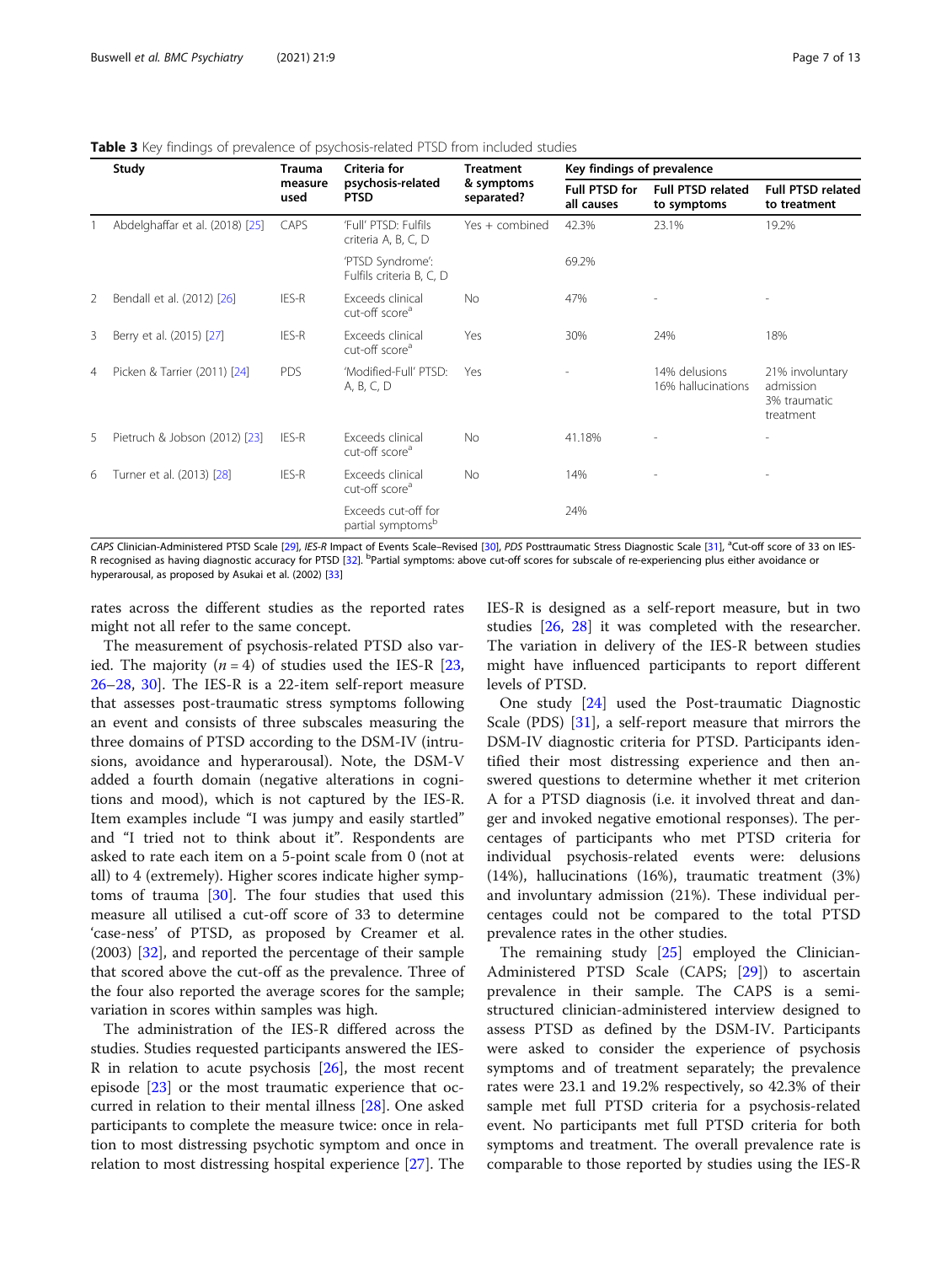with the exception of the considerably lower rate reported by Turner et al. (2013) [\[28](#page-12-0)].

#### Findings: associated factors

Four studies hypothesised that psychosis-related PTSD would be associated with a key factor, based on an underlying theory. All studies also tested for associations between secondary factors and psychosis-related PTSD. See Table [4](#page-8-0) for a summary of all factors.

#### Key factors

The key factors examined were childhood trauma [\[26](#page-12-0)], attachment style [\[30](#page-12-0)], disclosure of trauma [[23](#page-12-0)] and feelings of shame [\[28](#page-12-0)]. Bendall et al. (2012) [[26\]](#page-12-0) hypothesised that childhood trauma was a moderator between psychosis and psychosis-related PTSD. This was based on the theory that early traumas can sensitize individuals to develop PTSD after a later trauma, in this case psychosis. Their results supported both hypothesis and theory as they found that experiencing childhood trauma increased the risk of psychosis-related PTSD by 27 times (p = 0.01, 95% CI: 2.96–253.80). Childhood traumarelated PTSD also increased risk (OR 20.40; 95% CI 3.38–123.25,  $p = 0.01$ ;  $r2 = 0.45$ ).

Berry et al. (2015) [[27](#page-12-0)] focussed on attachment theory and hypothesised that insecure attachments (which affect mental representations of the self and others [[34](#page-12-0)];) might be influential in developing PTSD from psychosis. They found that anxious attachments were positively correlated with both psychosis-related  $(B = 0.40, 95\% \text{ CI: } 0.54 - 2.28)$ and hospital-related  $(B = 0.41, 95\% \text{ CI: } 0.51 - 2.23) \text{ PTSD}$ symptoms. Pietruch and Jobson (2012) [\[23\]](#page-12-0) theorised that self-disclosure of trauma is important in recovery and posttraumatic growth. Their hypothesis was supported; reluctance to talk and actual self-disclosure were positively and negatively associated with psychosis-related PTSD, respectively  $(r = .42, p = .02; r = -.43, p = .01)$ .

Turner et al. (2013) [\[28](#page-12-0)] focussed on theories which proposed that experiencing shame can be socially and psychologically damaging. They suggested that individuals with psychosis may experience shame through having a highly stigmatised illness, and that shame might explain PTSD following interpersonal traumas. Their results indicated a correlation between psychosis-related PTSD and both internal ( $r = .48$ ,  $p < 0.01$ ) and external  $(r = .64, p < 0.01)$  shame associated with psychosis, as well as general shame  $(r = .57, p < .001)$ .

Overall each of the four papers received some evidence to support their hypotheses and consequently the underlying theories. The theories are all psychological or social in nature, and findings suggest how psychosis-related PTSD might arise either due to the effect of early life experiences on the development of the mind or the way an individual relates to others.

#### Secondary factors

Depression was the only factor found to be associated in all studies that assessed it [\[24,](#page-12-0) [25](#page-12-0), [28](#page-12-0)]. Secondary factors that were found to be associated in at least one study were symptom-related (severity of psychosis, positive symptoms, and general psychopathology), treatmentrelated (restraint, length of admission, number of traumatic hospital events), depression and maladaptive coping.

There was inconsistent evidence between studies on psychosis severity and trauma history. Psychosis severity was measured by the Positive and Negative Syndrome Scale (PANSS) [[35\]](#page-12-0) in four studies. Berry et al. (2015) [[27\]](#page-12-0) and Picken and Tarrier (2011) [[24](#page-12-0)] found that the PANSS total score and subtotals for positive symptoms and general psychopathology were all associated with psychosis-related PTSD. Abdelghaffar et al. (2018) [[25](#page-12-0)] and Bendall et al. (2012) [[26\]](#page-12-0) both only looked at the PANSS total score and reported no association.

Childhood trauma was associated in one study [[26](#page-12-0)] but lifetime trauma was not in two studies [[25](#page-12-0), [27](#page-12-0)]. In the study by Abdelghaffar et al. (2018) [\[25\]](#page-12-0), only 40% of the sample reported experiencing a traumatic event so there might not have been enough data to detect an association in this sample. However, in the study by Berry et al. (2015) [\[27](#page-12-0)], 94% reported at least one traumatic event yet this was also not associated with psychosisrelated PTSD. It could be that adulthood trauma is not associated but childhood trauma is; this could be explained through the effect of trauma on the developing child, such as attachment style.

# **Discussion**

The findings of this systematic review suggest that between 14 and 47% of people with psychosis might experience psychosis-related PTSD. Depression was most commonly associated with psychosis-related PTSD. Other factors that were associated in at least one study were: symptom-related (severity of psychosis, positive symptoms, and general psychopathology); treatmentrelated (restraint, length of admission, number of traumatic hospital events); childhood trauma and childhood trauma-related PTSD; reactions to the trauma (maladaptive coping, reluctance to talk, actual self-disclosure); and other individual-level factors (experiences of shame, anxious attachment).

The number of studies included in this review (six) was considerably smaller than in previous reviews, which included 24  $[14]$  and 13  $[15]$  $[15]$  studies, many of which were published before 2011. We did not find, as we had expected, that more studies had been published since 2011 in line with the increasing interest in trauma in mental health research. We also found few studies clearly looking beyond the first episode; most of the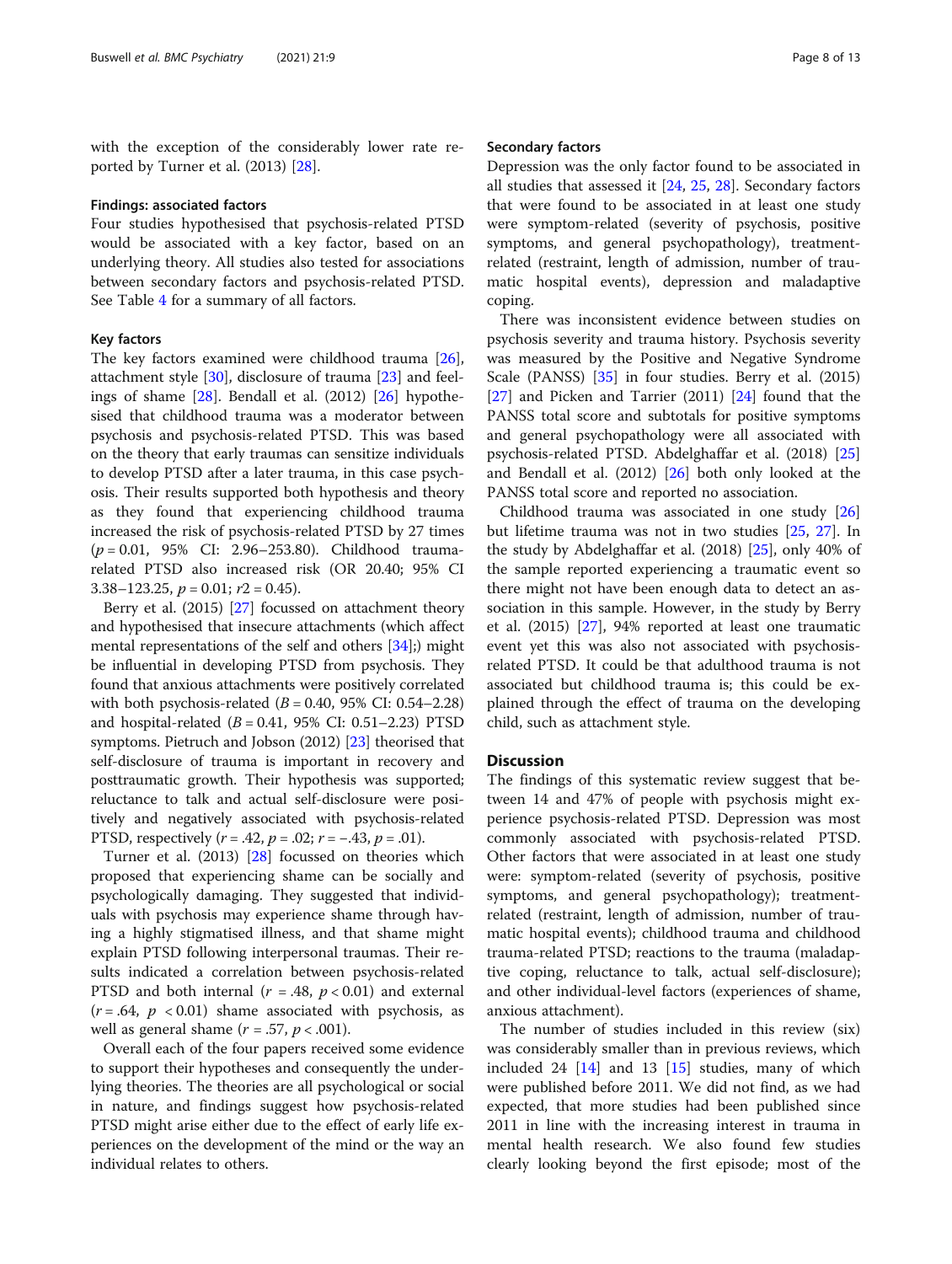| <b>Potentially associated factors</b> | # of studies tested associations | # of significant associations |
|---------------------------------------|----------------------------------|-------------------------------|
| Demographics                          |                                  |                               |
| Age                                   | $\overline{1}$                   | $\mathsf{O}\xspace$           |
| Gender                                | $\overline{2}$                   | $\mathsf{O}\xspace$           |
| Psychosis characteristics             |                                  |                               |
| Diagnosis                             | $\mathbf{1}$                     | $\mathbf 0$                   |
| Age of onset                          | $\mathbf{1}$                     | $\mathbf 0$                   |
| Years since onset                     | $\mathbf{1}$                     | $\mathbf 0$                   |
| <b>DUP</b>                            | $\overline{2}$                   | $\mathbf 0$                   |
| Time since last episode               | 1                                | $\mathbf 0$                   |
| Psychosis severity                    | 4                                | $\overline{2}$                |
| Positive symptoms <sup>a</sup>        | $\overline{2}$                   | $\overline{2}$                |
| Negative symptoms <sup>a</sup>        | 1                                | $\mathbf 0$                   |
| General psychopathology <sup>a</sup>  | $\overline{2}$                   | $\mathsf{O}\xspace$           |
| Treatment experiences                 |                                  |                               |
| Restraint                             | $\mathbf{1}$                     | $\mathbf{1}$                  |
| Threat by other patients              | $\mathbf{1}$                     | $\mathbf 0$                   |
| Threat by treatment provider          | $\mathbf{1}$                     | $\mathbf 0$                   |
| Involuntary hospitalisation           | 1                                | $\mathbf{0}$                  |
| Medication side effects               | $\mathbf{1}$                     | $\mathbf 0$                   |
| Length of current admission           | $\mathbf{1}$                     | 1                             |
| No. of hospitalisations               | 1                                | $\mathbf 0$                   |
| No. of traumatic hospital events      | $\mathbf{1}$                     | 1                             |
| Previous trauma experience            |                                  |                               |
| Lifetime trauma                       | $\overline{2}$                   | $\mathbf 0$                   |
| Childhood trauma                      | $\mathbf{1}$                     | $\mathbf{1}$                  |
| Other clinical factors                |                                  |                               |
| Depression                            | 3                                | 3                             |
| Global functioning                    | $\mathbf{1}$                     | $\mathbf 0$                   |
| Substance use                         | $\overline{2}$                   | $\mathbf 0$                   |
| PTSD related to childhood trauma      | $\mathbf{1}$                     | 1                             |
| Coping styles                         |                                  |                               |
| Maladaptive coping                    | $\mathbf{1}$                     | $\mathbf{1}$                  |
| Disclosure of trauma                  |                                  |                               |
| Urge to talk                          | $\mathbf{1}$                     | $\mathbf 0$                   |
| Reluctance to talk                    | $\mathbf{1}$                     | 1                             |
| Actual self-disclosure                | 1                                | $\mathbf{1}$                  |
| Experiences of shame                  |                                  |                               |
| Internal shame related to psychosis   | 1                                | 1                             |
| External shame related to psychosis   | 1                                | 1                             |
| General shame                         | $\mathbf{1}$                     | 1                             |
| Attachment                            |                                  |                               |
| Anxiety                               | $\mathbf{1}$                     | $\mathbf 0$                   |
| Avoidance                             | $\mathbf{1}$                     | 1                             |

# <span id="page-8-0"></span>Table 4 Summarised results from included studies of factors potentially associated with psychosis-related PTSD

DUP Duration of Untreated Psychosis. <sup>a</sup>Subscale of the PANSS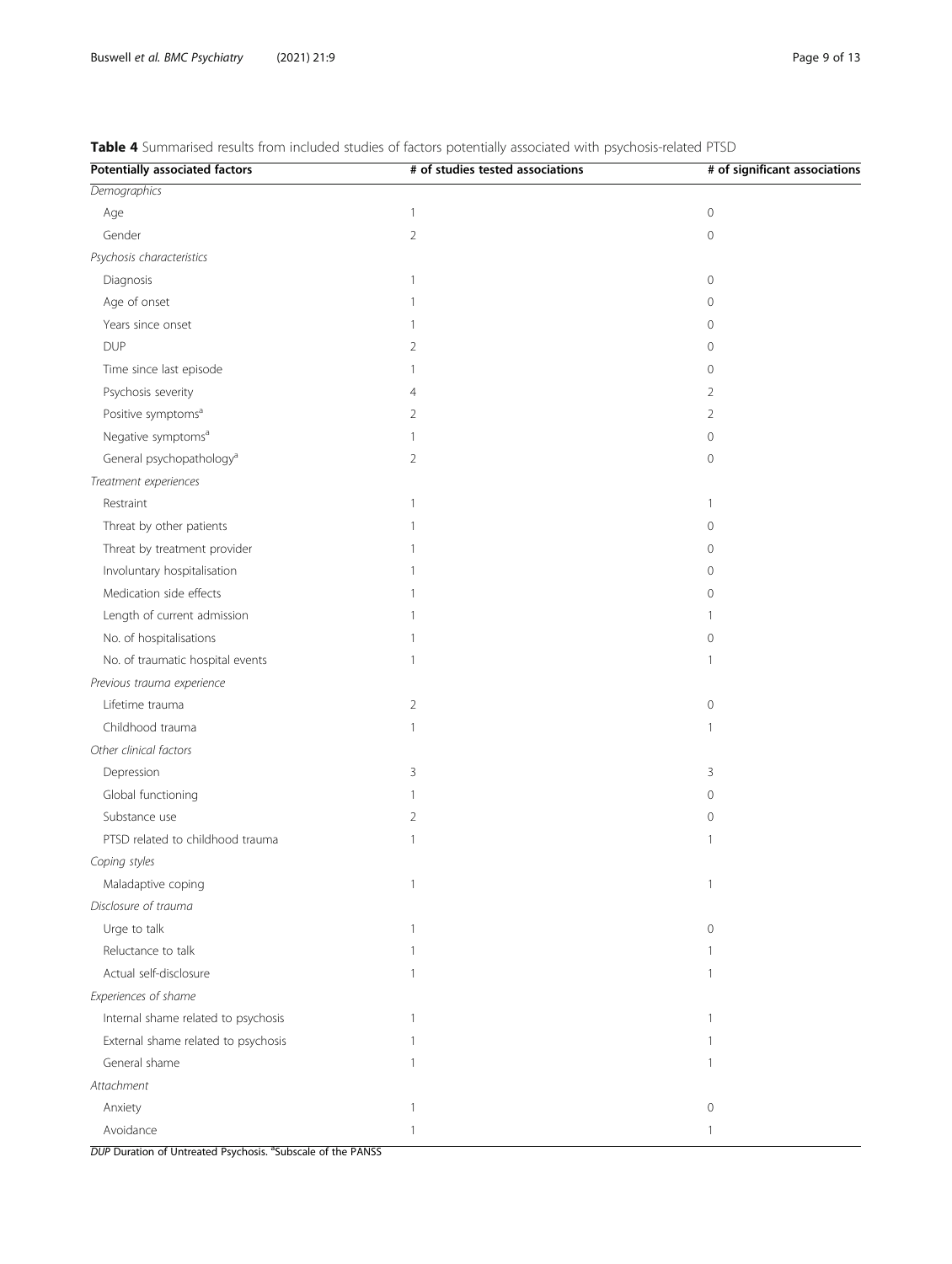studies were set in early psychosis services and/or did not describe their sample with sufficient detail. Due to this, we were unable to examine psychosis-related PTSD across the course of psychosis as we had planned.

The prevalence rates we found were similar to the rates of  $11-67\%$  reported by Berry et al. (2013) [\[14\]](#page-12-0) and the pooled prevalence estimates of 30% (PTSD diagnosis) and 42% (PTSD symptoms) reported by Rodrigues and Anderson (2017) [[15](#page-12-0)]. Our review and both previous reviews found wide variations in reported prevalence rates. In our narrative synthesis we examined differences in the conceptualisation, definition and assessment of psychosis-related PTSD between the included studies and it is likely that these factors can provide some explanation for variations in prevalence rates across all three reviews [\[20](#page-12-0)]. Other factors such as differences in participant populations, in the amount of cumulative exposure to traumatic psychosis and in service provision experienced, may also account for the wide variations in prevalence rates between studies across all three reviews. Similar to our findings, both previous reviews listed trauma history, psychosis severity and depression as possible related factors. They also noted that sample sizes were possibly too small to detect associations and reliably estimate prevalence.

The findings of our review largely corroborate the findings in the previous review by Berry et al. (2013) [[14\]](#page-12-0). However, the Berry et al.  $(2013)$  [14] review was limited in that it was not systematic. As our review used systematic methodology it provides more robust evidence for prevalence rates and factors associated with psychosis-related PTSD. Additionally due to the rigorous systematic methods we employed, we can say with reasonable certainty that the low number of papers retrieved reflects the lack of recent research, rather than the possibility that papers were missed. Importantly, our review has highlighted that there have been few studies conducted on this topic over the past decade, despite appeals that further research is required. For example, the authors of the earlier review stated that future research should use sensitive measures of trauma, separate out symptom and treatment-related PTSD, and that psychological processes should be investigated. The present review has found that largely, these recommendations have not yet been met. Some studies have separated out symptom and treatment-related PTSD, but this is not consistent. Some of the papers elicited in our review focussed on psychological processes which were hypothesised to be important in the development of psychosisrelated PTSD, but most did not.

The review by Rodrigues and Anderson (2017) [[15](#page-12-0)] was systematic and used meta-analysis; however, they too were limited by a small number of studies to analyse (the subgroups included in meta-analyses were made up of 8 and 4 studies). This previous review was solely focussed on first episode psychosis so it has not hitherto been known whether the first episode of psychosis is more or less traumatic than subsequent episodes. The present review had a broader scope by including studies across the course of psychosis and as a result we retrieved studies not included in the review by Rodrigues and Anderson (2017) [[15\]](#page-12-0). Those additional studies provided data that allowed us to look closely at theories underpinning the development of psychosis-related PTSD (e.g. attachment theory; [[27\]](#page-12-0)) and suggested how separate experiences may lead to PTSD symptoms (e.g. by separating delusions and hallucinations; [\[24\]](#page-12-0)).

#### Strengths and limitations of included studies

Due to the cross-sectional designs, we cannot infer causation of associated factors. Prospective research is required and is possible. One of our excluded studies recruited patients during the acute stage of psychosis and then followed them up 18 months later, allowing them to investigate whether psychosis-related factors were predictors of PTSD [\[36](#page-12-0)]. Their measurement of PTSD was not specific to psychosis-related events so this study had to be excluded, however its prospective methodology is noteworthy. Many included studies did not adjust for plausible confounders, such as non-psychosis-related PTSD. Most of the sample sizes were small and limited to one service. Studies which reported statistically significant associations [[26\]](#page-12-0) had very large confidence intervals indicating high variance within the samples. With sample sizes this small it is difficult to generalise the findings.

A limitation in this field is a lack of agreement whether trauma related to symptoms and trauma related to treatment are both 'psychosis-related' and whether distinctions between these should be made when collecting data. Differences between studies on how the same measurement tool was used might have elicited different rates of PTSD, and this variability between studies on the concept of psychosis-related PTSD presents complications in comparing prevalence rates and associated factors between different studies.

The measurement tools used were generally psychometrically robust and validated, and the questionnaires had been reliably used with psychosis populations. The use of a clinician-administered scale in one study, the CAPS, is positive as this is considered the gold-standard for measuring PTSD. However, interrater reliability was not assessed, and the CAPS was translated into Tunisian-Arabic for this study but was not validated in that cultural context. Most of the studies included did not sufficiently describe their non-participation rate; individuals who chose not to participate in research about trauma might have declined precisely because they have PTSD, therefore there is a risk of sampling bias across the studies.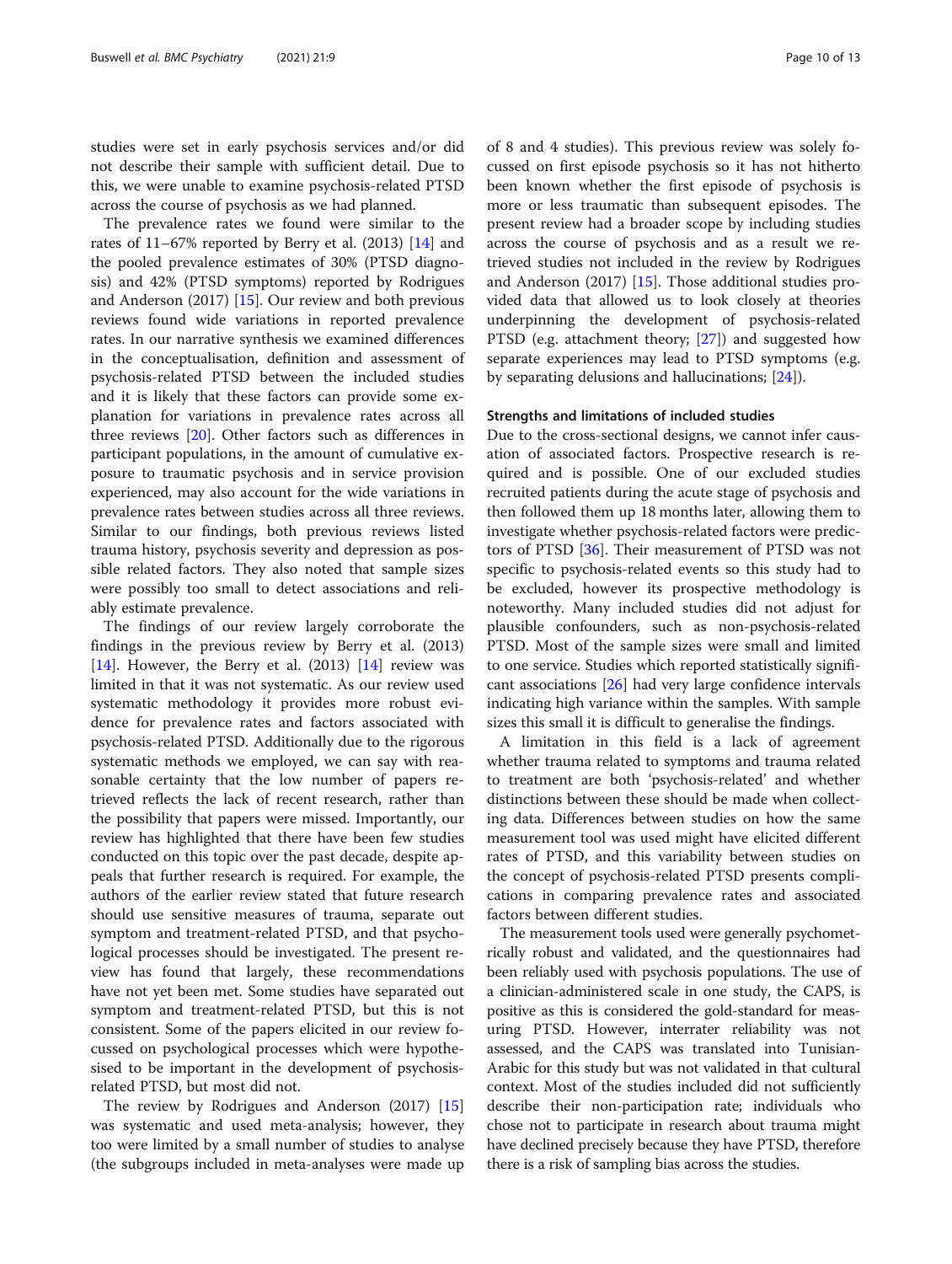Potentially relevant factors were not investigated for associations with psychosis-related PTSD. Firstly, ethnicity: research suggests that people from black and minority ethnic (BME) backgrounds are considerably more likely to be diagnosed with psychosis [[37\]](#page-12-0) and to receive coercive treatment [[38](#page-12-0)] than other ethnicities. They could therefore be particularly vulnerable to traumatic psychosis-related experiences. However, none of the included studies assessed for associations between ethnicity and psychosis-related PTSD.

Treatment-related factors were somewhat neglected across the studies and only one study assessed correlations with involuntary hospitalisation and restraint [\[25](#page-12-0)]. Coercive practices are potentially modifiable but the paucity of research into treatment factors limits understanding of their traumatic nature and potentially reductions in their use.

Some known risk factors for PTSD were not assessed in the included studies. Predictors of PTSD are reported to include perceived threat, intense emotions and dissociation during the traumatic event, and low perceived social support after the event  $[12, 13]$  $[12, 13]$  $[12, 13]$  $[12, 13]$ . Perceived threat was partly investigated by Abdelghaffar et al. (2018) [[25](#page-12-0)] who assessed perception of threat from other patients and care providers. Pietruch and Jobson (2012) [\[23\]](#page-12-0) investigated disclosure of trauma, which is one aspect of social support; however, social support might protect against PTSD in more ways than encouraging people to talk about their trauma. Intense emotions and dissociation during psychosis were not assessed in the included studies.

#### Strengths and limitations of the review

Our review was restricted to papers published from 2011 onwards which resulted in only a small number of studies being retrieved. However, this allowed us to provide an updated evidence review and to look more closely at the extent and drivers of psychosis-related PTSD in a modern healthcare context. Our inclusion criteria resulted in the exclusion of a doctoral thesis due to non-peer review, and a paper written in French as we were unable to translate it. Both of these may have contributed to the findings in this review had they been included. However, our search strategy was broad, so it is unlikely we missed relevant papers; we searched five databases, used over-inclusive search terms, and a second reviewer assisted with the screening of the search output.

The small number of included studies prevented the ability to carry out analyses of subgroups as planned a priori in the PROSPERO protocol. However, finding only six additional studies than the previous reviews [[14](#page-12-0), [15](#page-12-0)] reflects the lack of research published in the field since 2011 despite recommendations for further research, rather

than being a limitation of this review per se. This review has highlighted that further studies of prevalence and associated factors are required, with distinctions made between FEP and multiple-episode psychosis, and that greater clarity and consistency in how psychosis-related PTSD should be defined and assessed is necessary to reliably combine results from multiple studies.

We adapted a quality assessment tool because we could not find a more appropriate, validated tool for this review. This could have been further adapted to include some factors specifically relevant to the assessment of PTSD, such as whether sufficient amount of time had lapsed since traumatic event for a diagnosis of PTSD [[20\]](#page-12-0). However, the tool we used was utilised in a similar adapted form in previous studies  $[15]$  $[15]$  $[15]$ . The adaptation of the tool to fit our criteria was assisted by a second reviewer independently, reducing risk of bias. The adaptation resulted in the removal of all follow-up criteria due to irrelevance to the research question.

We included a study [[24\]](#page-12-0) which did not report an overall prevalence rate for psychosis-related PTSD, but instead separate rates for different psychosis-related events (e.g. delusions, hallucinations, involuntary hospitalisation). These figures could not be directly compared with prevalence rates from other studies. However, we decided to include this study as it does provide relevant data on people meeting PTSD criteria based on their psychosis experience.

This review built upon previous reviews  $[14, 15]$  $[14, 15]$  $[14, 15]$  $[14, 15]$  $[14, 15]$  by exploring the underlying theories of some of the associations between psychosis and related PTSD (e.g. attachment theory, trauma sensitization theory, theories of shame and disclosure of trauma). This can hopefully support the future development of a model of the processes by which psychosis-related PTSD might occur.

#### Implications in research, theory and practice

Studies with prospective designs and larger sample sizes from a wider variety of settings are needed. Research should distinguish between people who have had one or multiple episodes, to investigate a potential cumulative effect of trauma from psychosis, and assess more potential risk factors, such as various treatment factors, social support, dissociation, intense emotions and ethnicity.

The wide variation in reported prevalence rates for psychosis-related PTSD is hard to interpret. Moreover, the rates of psychosis-related PTSD reported in some studies in our review are higher than rates of PTSD from any cause among people with psychosis reported in other recent studies, which did not distinguish rates of psychosis-related PTSD and were therefore not included in our review [\[39,](#page-12-0) [40\]](#page-12-0). We need more studies in a variety of settings and clinical populations, and more consensuses on gold-standard PTSD measures, to be able to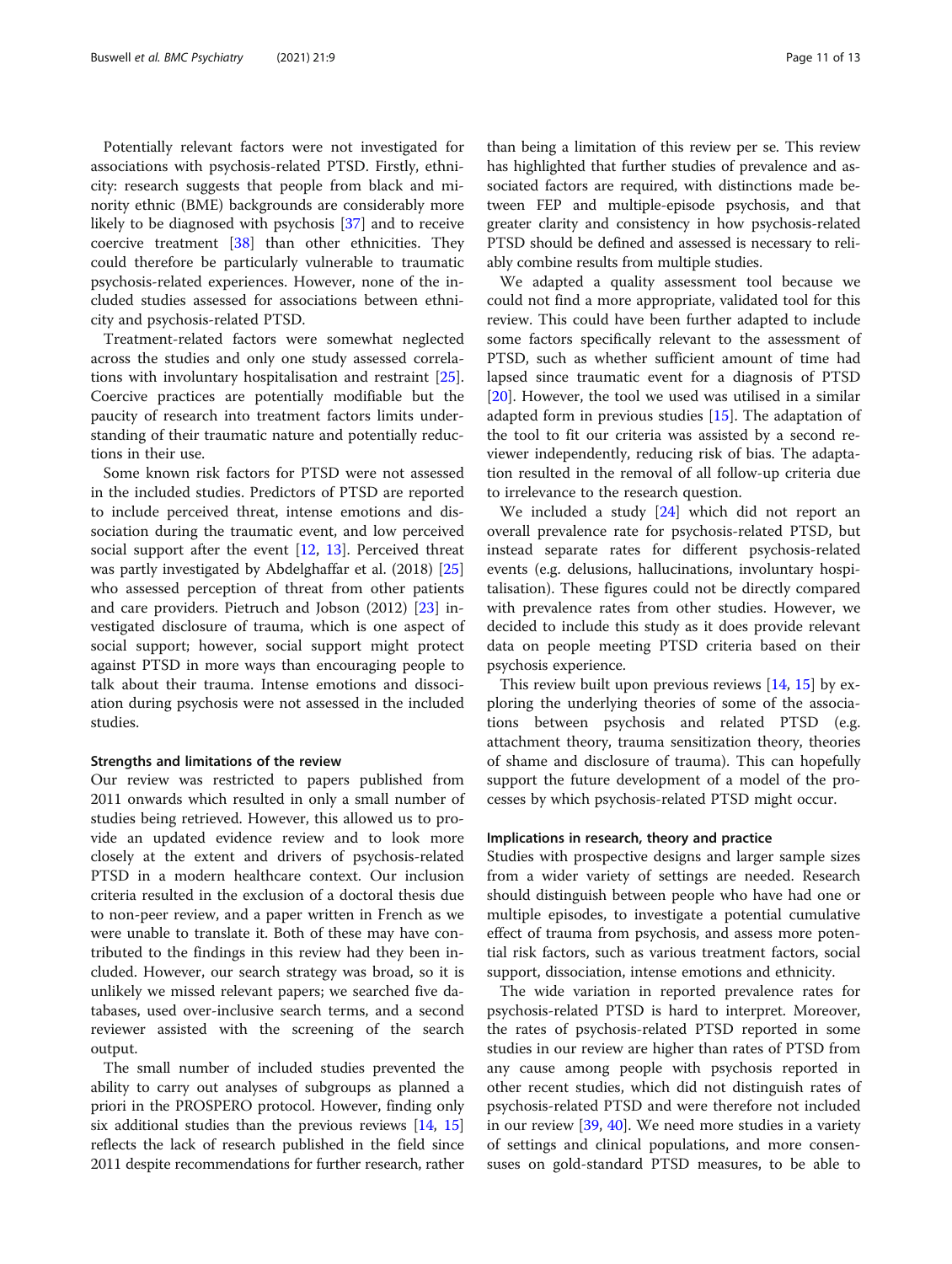<span id="page-11-0"></span>understand how much in the variance of psychosisrelated PTSD may be an artefact of inconsistent measurement approaches, and how much reflects genuine variation in clinical morbidity.

Some existing psychosocial theories might explain mechanisms underlying psychosis-related PTSD and could in the future form part of an integrated model of psychosis-related PTSD; however before this is possible there needs to be exploration of societal, environmental, cultural, and neurobiological factors.

Currently, an episode of psychosis does not fulfil criterion A in the DSM-V for a traumatic event which requires exposure to actual or threatened death, serious injury, or sexual violence [[41](#page-12-0)]. It has been argued that this criterion should be expanded to include internally experienced events such as psychosis as it is the perception of threat that is necessary for PTSD [[42\]](#page-12-0). Proposals for the ICD-11 will allow flexibility in the judgement of either an objective or subjective traumatic event [\[43](#page-12-0)]. In our review, the rates of people meeting PTSD symptom criteria following the experience of psychosis provides further support for the inclusion of subjective threat as a qualifying traumatic event that satisfies criterion A in the DSM-V classification.

Rates of psychosis-related PTSD do not appear to have reduced since 2011. The ongoing development of TIC has the potential to reduce traumatic experiences associated with psychosis, such as the use of coercive practices [[16\]](#page-12-0). However, coercive practices appear to be increasing in the UK  $[44]$  $[44]$ , particularly for people with psychosis [[45\]](#page-12-0). In addition to reduced distressing treatment practices, TIC involves services recognizing that the experience of psychosis can be traumatic, screening patients for PTSD, and offering evidence-based treatments (which, NICE guidelines stipulate should commence promptly, [[46\]](#page-12-0)). Well implemented TIC may not directly lead to a reduction in reported rates of psychosis-related PTSD in practice, as it may conversely lead to an increase in case identification, but it would be expected that rates would decline in cross-sectional studies. It is currently not clear to what extent TIC is being delivered in clinical services. It remains crucial that TIC be developed and implemented and that services recognise the traumatic experience of psychosis and achieve early identification of psychosis-related PTSD followed by effective treatment.

# Conclusions

We must be cautious in drawing conclusions from this review as there were only a small number of studies with methodological issues. However, this review has indicated that psychosis can be traumatic enough to lead to PTSD in some individuals, and there are some factors which are associated with psychosis-related PTSD, such

as depression. Further research is certainly needed, but awareness needs to be raised amongst clinical settings of the potentially traumatising experience of psychosis so that these can be addressed in treatment and through modifying care practices. Routine enquiry about childhood trauma as part of a TIC approach could also help to identify those that may be at higher risk of developing PTSD in psychosis. Efforts must be made across clinical and research settings to ensure that TIC is being delivered and to examine its effectiveness at reducing or preventing rates of trauma.

#### Supplementary Information

The online version contains supplementary material available at [https://doi.](https://doi.org/10.1186/s12888-020-02999-x) [org/10.1186/s12888-020-02999-x](https://doi.org/10.1186/s12888-020-02999-x).

#### Additional file 1. Medline search strategy.

#### Abbreviations

PTSD: Post Traumatic Stress Disorder; PROSPERO: International Prospective Register of Systematic Reviews; PRISMA: Preferred Reporting Items for Systematic Reviews and Meta-Analyses; DSM-V: Diagnostic and Statistical Manual of Mental Disorders - Fifth Edition; DSM-IV: Diagnostic and Statistical Manual of Mental Disorders - Forth Edition; ICD-10: International Classification of Diseases – 10th Edition; PILOTS: Published International Literature on Traumatic Stress; NOS: Newcastle-Ottawa Scale; EIP: Early Intervention in Psychosis; FEP: First Episode of Psychosis; IES-R: Impact of Events Scale – Revised; PDS: Post-traumatic Diagnostic Scale; CAPS: Clinician-Administered PTSD Scale; PANSS: Positive and Negative Syndrome Scale; BME: Black and Minority Ethnic; TIC: Trauma Informed Care

#### Acknowledgements

Acknowledgement is made to Graziella Favarato, Research Fellow within the Division of Psychiatry at UCL, for her statistical expertise and guidance in the analysis of this review.

#### Authors' contributions

Georgina Buswell (GB) was the lead researcher on this project. GB contributed to the study conception and design and carried out the systematic search, contributed towards the study selection, data extraction and quality assessment of the included studies. GB was the lead on the writing of the manuscript. Zoë Haime (ZH) was the second reviewer. ZH contributed towards the study selection, data extraction and quality assessment of the included studies. ZH also critically revised a draft of the manuscript. Dr. Brynmor Lloyd-Evans (BLE) provided advice and guidance on the study design, the review process and the analysis and interpretation of data. BLE critically revised numerous drafts of the manuscript for publication. Dr. Jo Billings (JB), the first supervisor on this project, contributed towards the study conception and design, provided advice and guidance on the review process, and supported the analysis and interpretation of data. JB also critically revised numerous drafts of the manuscript for publication. All authors read and approved the final manuscript.

#### Funding

The research was conducted by a postgraduate student for a Master's thesis at the Division of Psychiatry, University College London (UCL).

#### Availability of data and materials

Data sharing is not applicable to this article as no datasets were generated or analysed during the current study.

Ethics approval and consent to participate Not applicable.

#### Consent for publication

Not applicable.